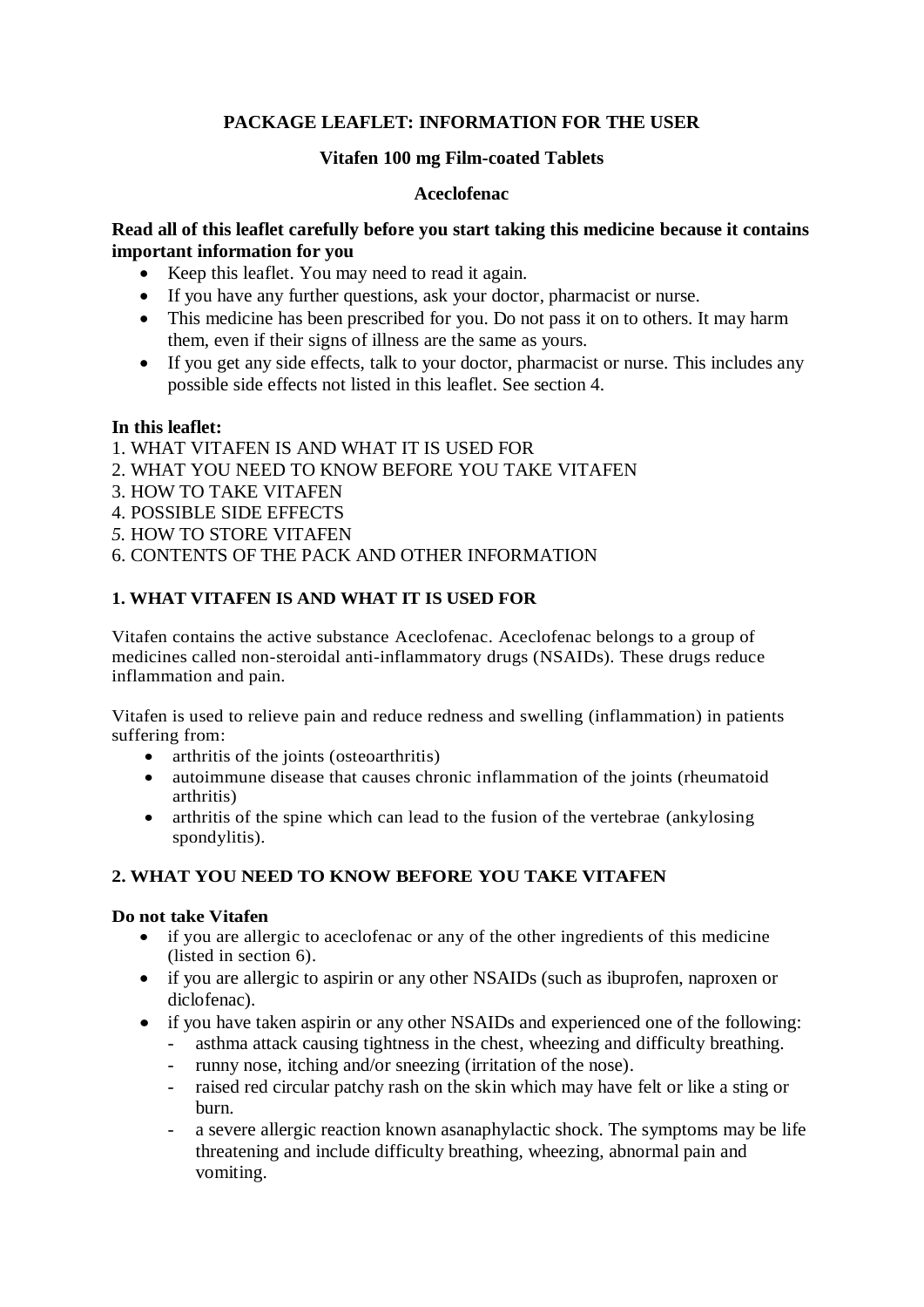- if you have a history of, suffer from, or suspect that you have a stomach ulcer or have vomited blood or passed blood in your faeces (black tarry stools).
- if you have moderate to severe kidney disease.
- if you have established heart disease and /or cerebrovascular disease e.g. if you have had a heart attack, stroke, mini-stroke (TIA) or blockages to blood vessels to the heart or brain or an operation to clear or bypass blockages
- if you have or have had problems with your blood circulation (peripheral arterial disease)
- if you suffer from, or suspect that you have severe liver failure.
- If you suffer from bleeding or any type of blood clotting disorders.
- if you are pregnant (unless considered essential by your doctor).

This medicine contains less than 1mmol sodium (23 mg) per tablet, that is to say essentially 'sodium free'.

Vitafen is not recommended for use in children.

## **Warnings and precautions:**

Talk to your doctor or pharmacist before taking Vitafen:

- if you suffer from any other form of kidney or liver disease.
- if you have any of the following disorders, as they may worsen:
	- disorders of the stomach or gut/bowel
	- inflammatory bowel disease (ulcerative colitis)
	- chronic inflammatory bowel disease (Crohn's disease)
	- ulceration, bleeding or perforation of the stomach or bowel
	-
- -
- if you have or have ever had problems with the circulation of the blood to your brain.
- if you suffer from asthma or any other breathing problems.
- if you suffer from a rare inherited blood disorder known as **porphyria.**
- if you smoke
- if you have diabetes
- if you have angina, blood clots, high blood pressure, raised cholesterol or raised triglycerides
- if you suffer from an autoimmune condition known as systemic lupus erythematosus or other connective tissue disorders.
- if you are infected with chicken pox, the use of this medicine should be avoided because a rare serious infection of the skin may develop
- if you are recovering from major surgery
- if you are elderly (your doctor will prescribe you the lowest effective dose over the shortest duration).

Hypersensitivity reactions can occur and very rarely, very serious allergic reactions are appearing (see section 4. Possible side effects). The risk is higher in the first month of treatment. Vitafen should be stopped immediately at the first onset of symptoms such as tightness of the chest, breathing difficulties, fever, skin rashes, soreness of the skin lining the mouth and other mucous membranes causing ulcers, or any signs of hypersensitivity.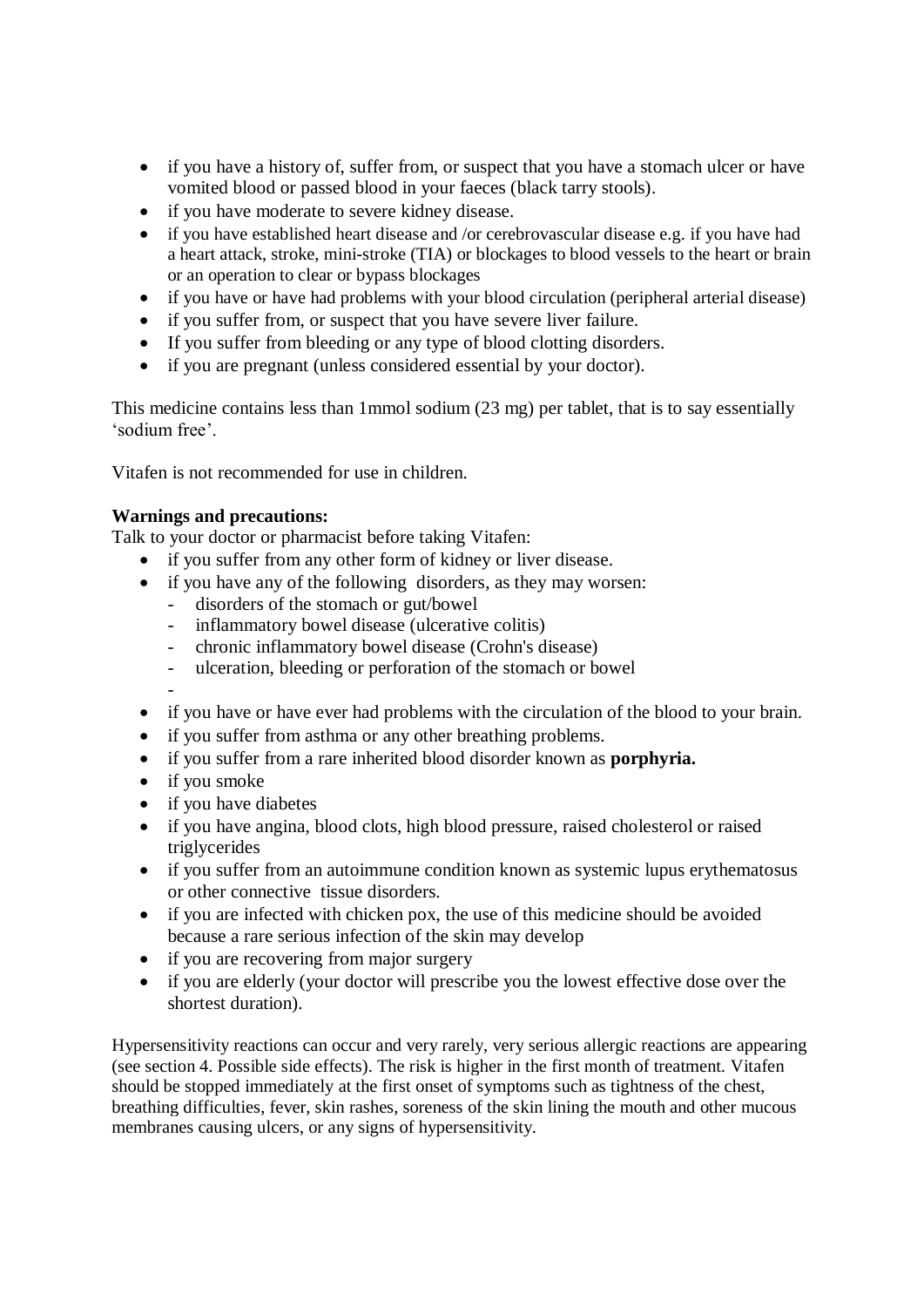Medicines such as Vitafen may be associated with an increased risk of heart attack ("myocardial infarction"). Any risk is more likely with high doses and prolonged treatment. Do not exceed the recommended dose or duration of treatment.

# **Other medicines and Vitafen**

Tell your doctor or pharmacist if you are taking, have recently or might take any other medicines.

Please tell your doctor if you are taking:

- medicines used to treat mental health problems like **depression** (selective serotoninreuptake inhibitors (SSRIs) such as citalopram, escitalopram, fluoxetine, fluvoxamine, paroxetine and sertraline) or manic depression (lithium)
- medicines used to treat **heart failure** and irregular heartbeats (cardiac glycosides such as digoxin)
- medicines used to treat **high blood pressure** (antihypertensives: ACE inhibitors such as enalopril, lisinopril; angiotensin II receptor antagonists such as losartan, candesartan; also hydralazine, methyldopa, clonidine, moxonidine, propranalol)
- medicines to treat infection **(quinolone antibiotics** such as ciprofloxacin, ofloxacin, levofloxacin moxifloxacin)
- drugs used to increase the rate of **urine excretion** (diuretics such as thiazides, furosemide, amiloride hydrochloride)
- medicines that stop **blood** clotting (anticoagulants) such as warfarin, heparin
- methotrexate which is used to treat **cancer** and **autoimmune** disorders such as arthritis and skin conditions
- mifepristone which is used as an emergency **contraceptive** or to induce **abortions**
- any **steroids** for the treatment of swelling and inflammation (glucocorticoids such as hydrocortisone, prednisolone)
- medicines used to suppress the **immune** system after organ transplant (cyclosporine or tacrolimus)
- medicines used to treat **HIV** (zidovudine)
- medicines used to lower **blood sugar** levels in diabetes (antidiabetics such as glibenclamide, glicazide, tolbutamine)
- any other painkiller **NSAID** drugs (aspirin, ibuprofen, naproxen, COX-2 inhibitors such as celecoxib and etoricoxib)

# **Vitafen with food and drink**

Vitafen must be taken preferably with or after food.

# **Pregnancy, breast-feeding and fertility**

If you are pregnant or breast-feeding, think you may be pregnant or are planning to have a baby, ask your doctor or pharmacist for advice before taking this medicine.

You should inform your doctor if you have problems becoming pregnant. NSAIDs may make it more difficult to become pregnant.

Do not take Vitafen if you are pregnant or think you are pregnant. The safety of this medicine for use during pregnancy is not known. It is not recommended for use in pregnancy unless considered essential by your doctor.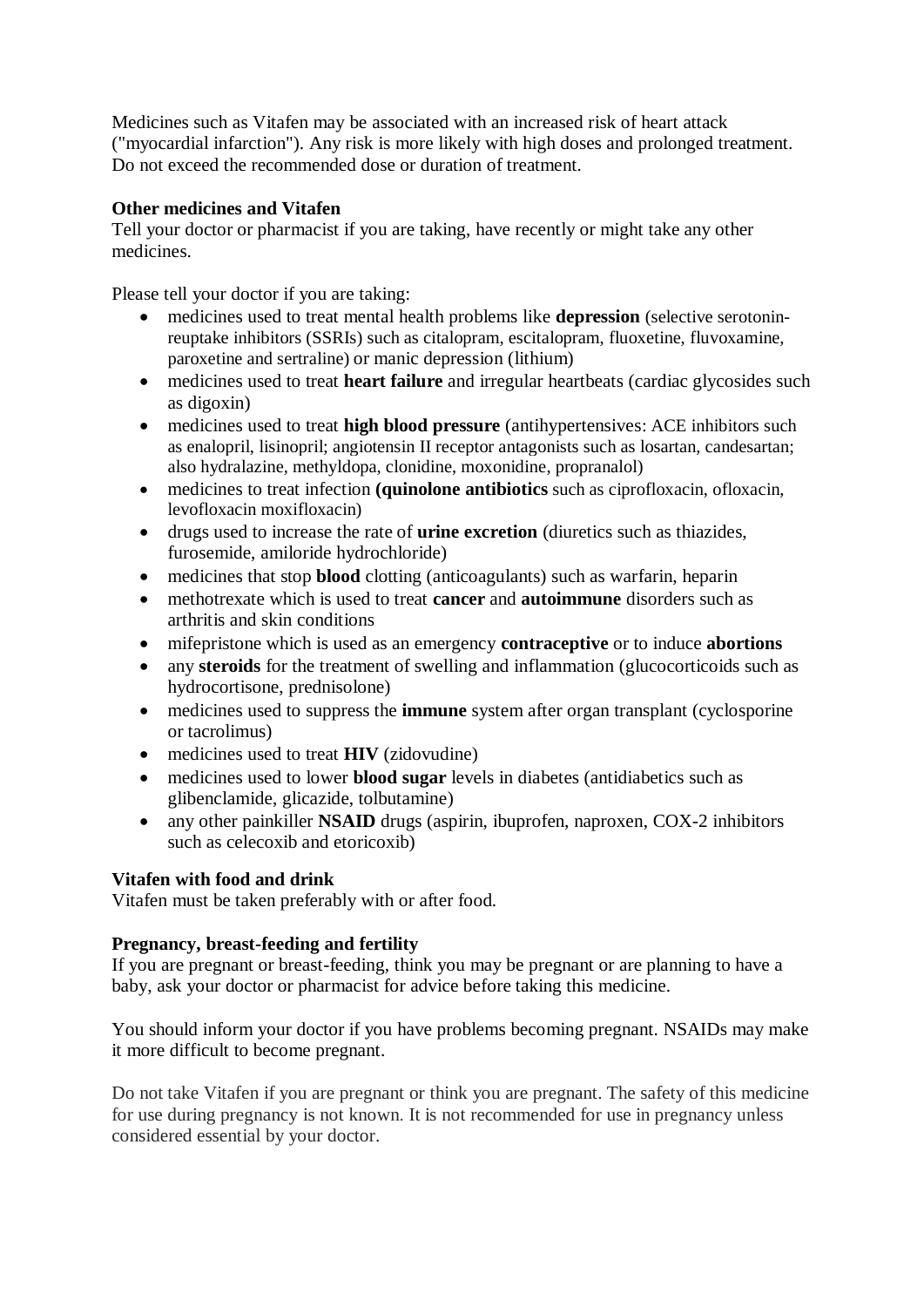Vitafen should not be used if you are breast-feeding. It is not known if this medicine passes into breast milk. It is not recommended for use during breast-feeding unless considered essential by your doctor.

Ask your doctor or pharmacist for advice before taking any medicine.

## **Driving and using machines**

If you are taking Vitafen and you experience dizziness, drowsiness, tiredness or any visual disturbances, you must not drive or use machinery.

# **3. HOW TO TAKE VITAFEN**

Always take Vitafen exactly as your doctor or pharmacist has told you. You will be prescribed the lowest effective dose over the shortest duration to reduce side effects. Check with your doctor or pharmacist if you are not sure.

The recommended dose in adults is 200mg (two Vitafen tablets). One 100mg tablet should be taken in the morning and one in the evening.

Tablets should be swallowed whole with plenty of water and should be taken with or after food. Do not crush or chew the tablets.

Do not exceed the stated daily dose.

## **Elderly**

If you are elderly, you are more likely to experience serious side effects (listed in section 4 'Possible Side Effects). If your doctor prescribes Vitafen for you, you will be given the lowest effective dose over the shortest duration.

### **If you take more Vitafen than you should**

If you accidentally take too many Vitafen tablets, contact your doctor immediately or go to your nearest hospital casualty department. Please take this leaflet or the box the Vitafen tablets came in, with you to the hospital so that they will know what you have taken.

### If **you forget to take Vitafen**

If you miss a dose, do not worry, just take the next dose at the usual time. Do not take a double dose to make up for a forgotten tablet dose.

# If **you stop taking Vitafen**

Do not stop taking Vitafen unless your doctor advises you.

If you have any further questions on the use of this medicine, ask your doctor or pharmacist.

# **4. POSSIBLE SIDE EFFECTS**

Like all medicines, this medicine can cause side effects, although not everybody gets them.

Stop taking the medicine and seek medical advice **IMMEDIATELY** if you experience any of the following side effects: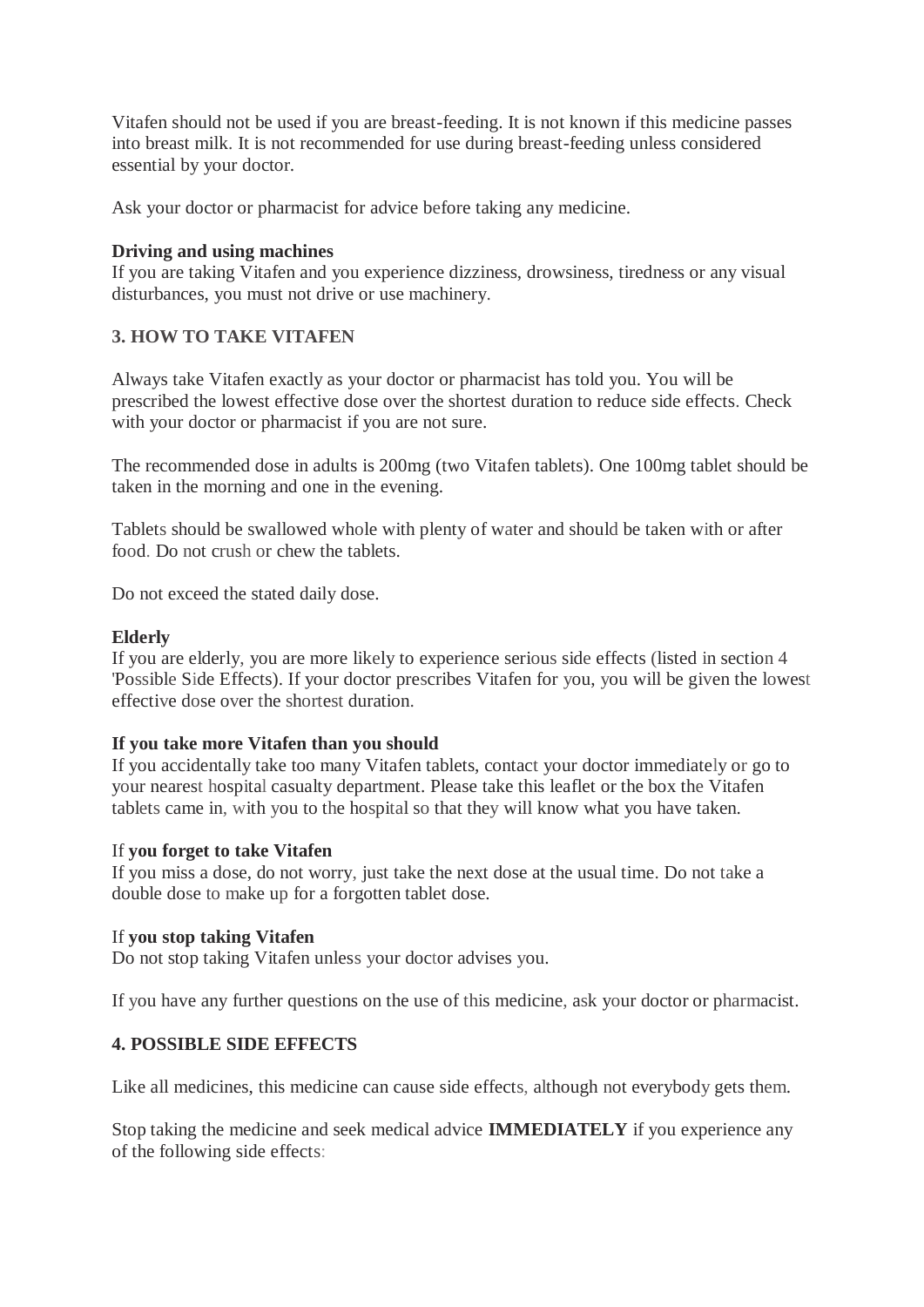- Severe allergic reaction (anaphylactic shock) symptoms may develop quickly and can be life-threatening if not immediately treated and include fever, difficulty breathing, wheezing, abnormal pain,vomiting, swelling of the face and throat.
- Heart attack (myocardial infarction) or stroke, since medicines such as Vitafen may be associated with a slightly increased risk
- severe skin rashes such as Stevens-Johnnson Syndrome and Toxic Epidermal Necrolysis. These are potentially life-threatening and develop quickly forming large blisters and the skin to peel away. The rash can also appear in the mouth, throat or eyes. Fever, headache and aching of the joints usually occur at the same time.
- meningitis. The symptoms include high fever, headache, vomiting, blotchy red rashes, neck stiffness, sensitivity and intolerance to light.
- Kidney failure.
- Passing blood in your faeces (stools/motions)
- Passing black tarry stoolsvomit any blood or dark particles that look like coffee grounds.

STOP TAKING the medicine and seek medical advice if you experience:

- Indigestion or heartburn
- abdominal pain (pains in your stomach) or other abnormal stomach symptoms
- blood disorders such as reduced production of blood cells, abnormal breakdown of red blood cells known as haemolytic anaemia, low content of iron in the blood, low level of white blood cells, low number of platelet cells, increased blood potassium levels which can irritate the blood vessels causing inflammation known as vasculitis. These disorders can cause you to feel extremely tired, breathless, aching of the joints and be prone to repeated infections and bruising.

If any of the **below** side effects get serious, or if you notice any side effects not listed in this leaflet, please tell your doctor or pharmacist.

Common (occur in more than 1 in 100 patients but in less than 1 in 10 patients): • dizziness • nausea (feeling sick) • diarrhoea • increased liver enzymes in the blood

Uncommon (occur in more than 1 in 1,000 patients but in less than 1 in 100 • wind (flatulence) • inflammation or irritation of the lining of the stomach (gastritis) • constipation • vomiting • mouth ulcers • itching • rash • inflammation of the skin (dermatitis) • raised circular red itchy, stinging or burning patches on the skin (hives) • increase in blood urea levels • increase in blood creatinine levels

Rare (occur in more than 1 in 10,000 patients but in less than 1 in 1,000 patients): • low levels of iron in the blood • hypersensitivity (allergic reaction) • visual disturbance • shortness of breath • heart failure • high blood pressure • bleeding from the stomach or bowel • stomach or bowel ulceration

Very Rare (occur in less than 1 in 10,000 patients):

• low white blood cells levels • low platelets levels in the blood • abnormal breakdown of red blood cells (anaemia) • high potassium levels in the blood • depression • strange dreams • inability to sleep • tingling, pricking or numbness of skin • uncontrollable shaking (tremor) • drowsiness • headaches • abnormal taste in the mouth • sensation of spinning when standing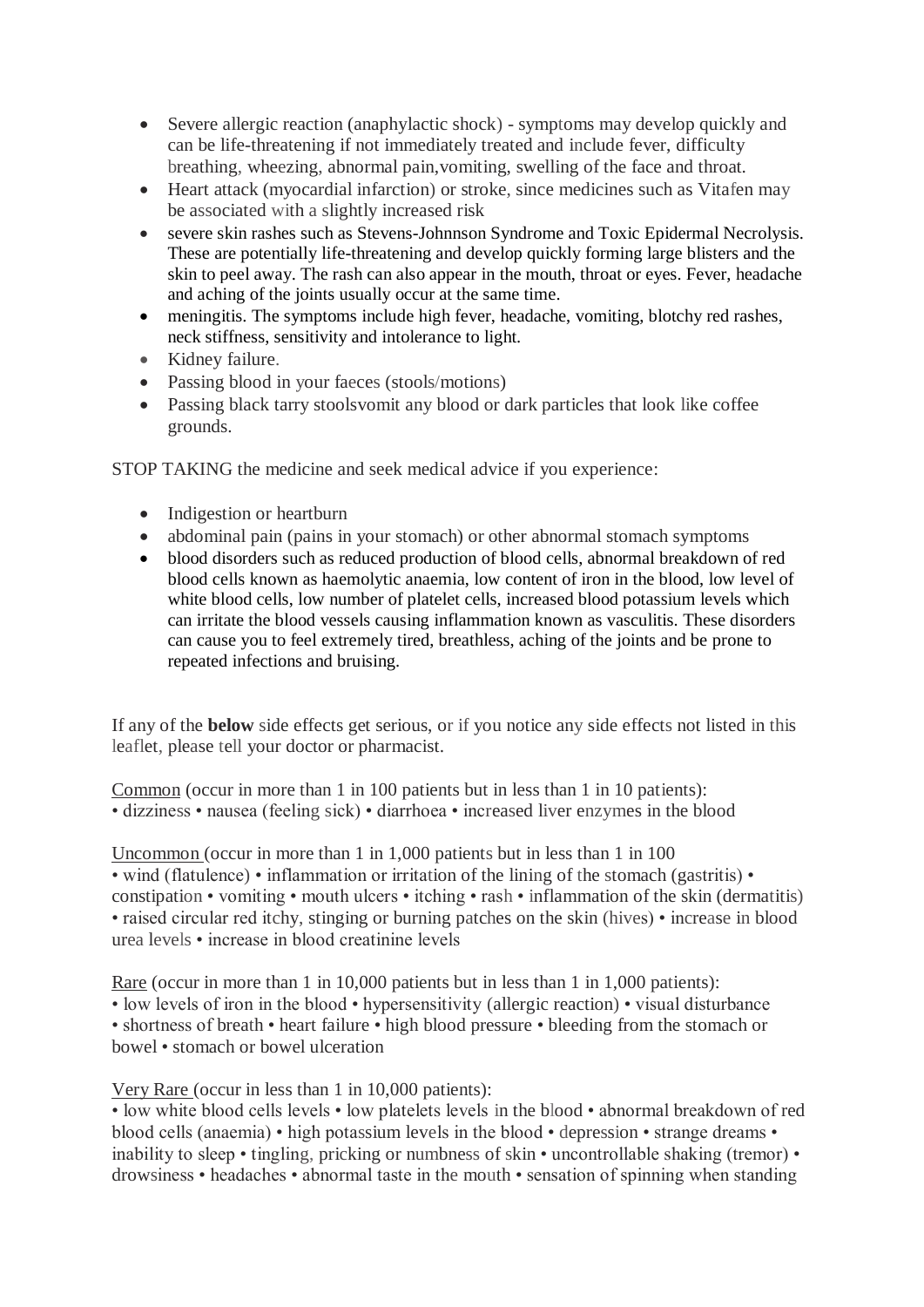still • ringing in the ears • heart pounding or racing (palpitations) • hot flushes • difficulty breathing • high pitched noise when breathing • inflammation of the mouth • stomach ulcer • perforation of either the stomach, large intestine or bowel wall • worsening of colitis and Crohn's disease • inflammation of the pancreas (pancreatitis) • injury of the liver (hepatitis) • yellowing of the skin (jaundice) • spontaneous bleeding into the skin (appears as a rash) • blisters • nephrotic syndrome: a condition which indicates kidney damage and includes large amounts of protein in the urine, low blood albumin levels, high blood cholesterol levels and swelling of the legs, feet or ankles• water retention and swelling • tiredness • leg cramps • increased blood alkaline phosphatase levels • weight gain

Other side effects that have been reported with this type of drug (NSAIDs) are:

- hallucinations
- confusion
- blurred, partial or complete loss of vision
- painful movement of the eye
- worsening of asthma
- skin reaction to sunlight
- inflammation of the kidneys
- generally feeling unwell

Exceptionally, serious skin infections occur in association with chickenpox

### **Reporting of side effects**

If you get any side effects, talk to your doctor, pharmacist or nurse. This includes any possible side effects not listed in this leaflet. You can also report side effects directly to HPRA Pharmacovigilance, Earlsfort Terrace, IRL-Dublin 2; Tel: +353 I 6764971; Fax: +353 1 6762517. Website: www.hpra.ie; E-mail: medsafety@hpra.ie. By reporting side effects, you can help provide more information on the safety of this medicine.

# **5. HOW TO STORE VITAFEN**

Keep this medicine out of the sight and reach of children.

Do not store above 25<sup>o</sup>C.

Store in the original pack in order to protect from light.

Do not use this medicine after the expiry date which is stated on the outer carton and on the blister pack after EXP. The expiry date refers to the last day of that month.

Do not throw away any medicines via wastewater or household waste. Ask your pharmacist how to dispose of medicines you no longer use. These measures will help protect the environment.

# **6. CONTENTS OF THE PACK AND OTHER INFORMATION**

### **What Vitafen contains**

The active substance is Aceclofenac. Each tablet contains 100mg of Aceclofenac.